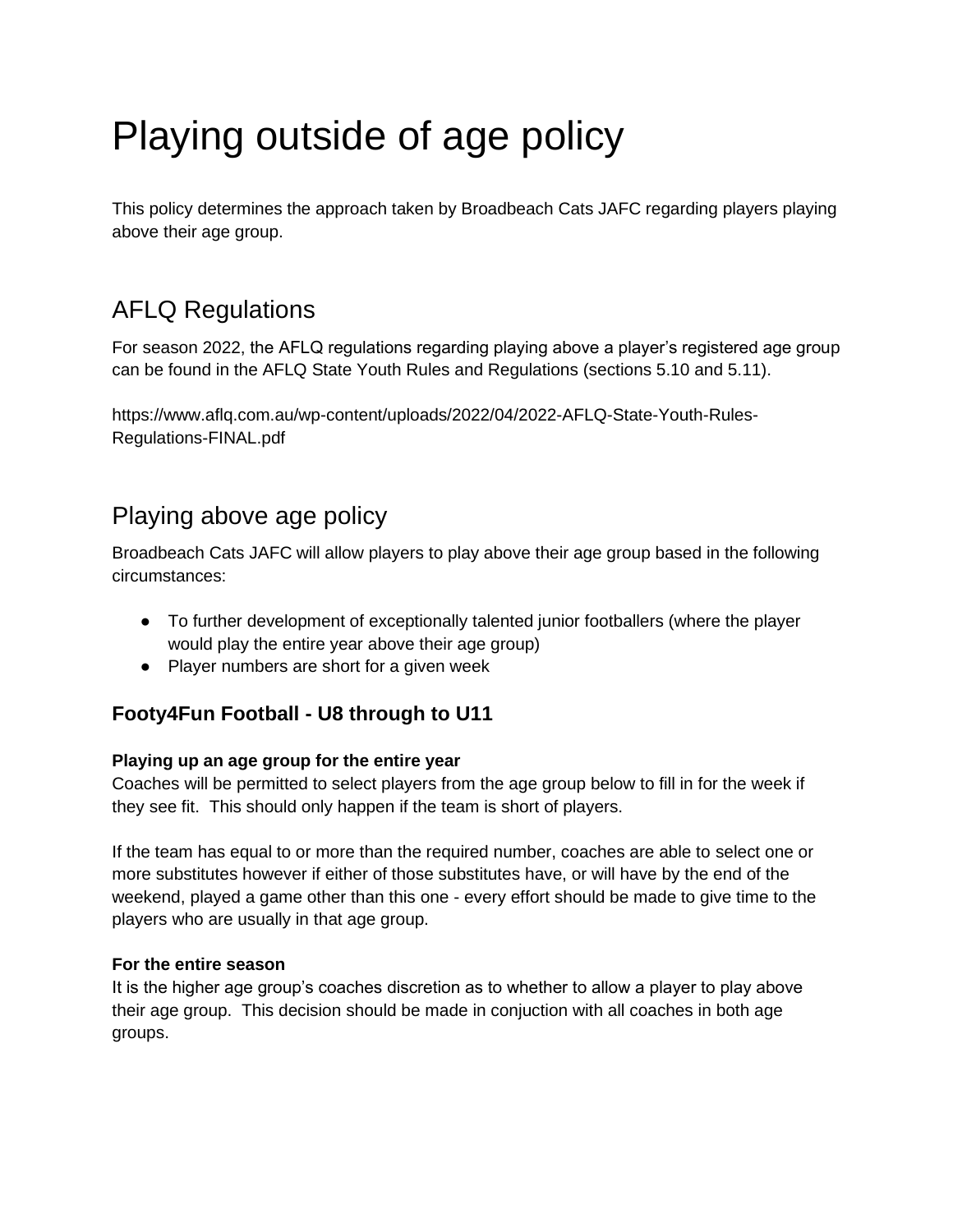Factors such as whether the player is capable of playing at the higher age group (different rules, against bigger competitors, etc), and numbers of true-age players in the higher age group (increased bench time, etc) should be considered by the coaches .

If the player is accepted into the age group above, then the player becomes a full-time member of that age group.

Decisions to play above their age group are made one year at a time. At no point should a player be guaranteed of playing above their age group year after year.

### **Youth Football - U12 to U17**

#### **Playing up an age group for the entire year**

A below-age player will only be allowed to participate in the higher age group for the entire season if they are, in the mind of the coach, capable of being selected at the highest division regularly through the season in that age group.

If a player wishes to play above their age, but is only an outside chance of playing in the highest division, they will not be allowed to play above their age, and will be asked to participate in their true age group.

The procedure to be followed is the following:

- 1) The coach of the age group identifies or is made aware of a player in the below age group who is talented and can play at the top level in that age group. This should be done at the start of the season, at the first few training sessions of the year.
- 2) The coach is to then submit a request to the committee to review the possibility of this player playing above their age group for the entire season. This review is to include the following points:
	- a) Player's details
	- b) Characteristics of that player and why they fit in a team above their age group
	- c) Which division in the age group above (if any) they expect to play in
	- d) Previous history which suggests they will perform
- 3) The committee will then review and come to a decision to either allow or deny the request.
- 4) The coach will then discuss with the parent about playing in the higher age group throughout the year.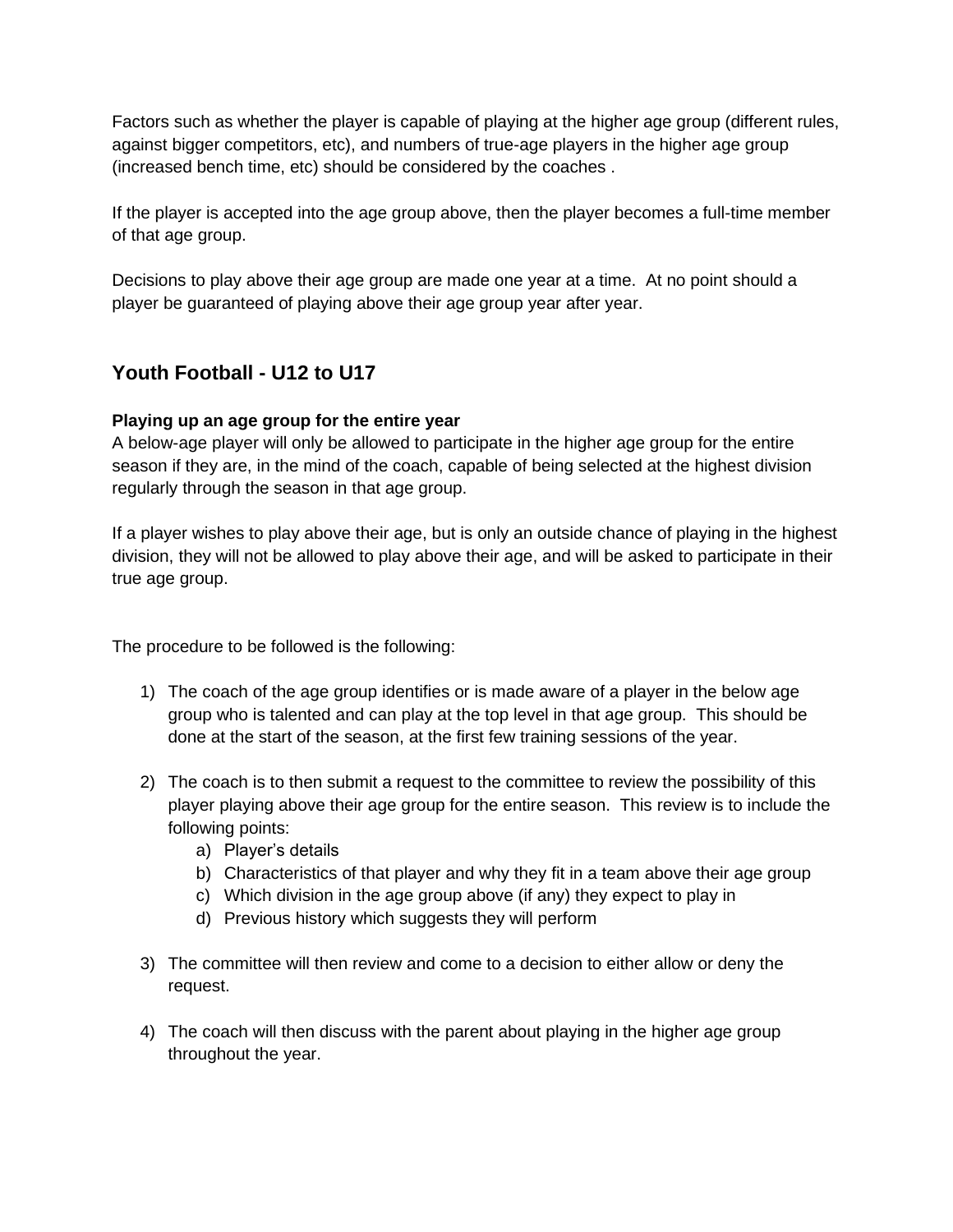- 5) The decision to play above their age group in a given season does not warrant automatic movement in the next age level. Each decision is made per individual, reviewed on a yearly basis.
- 6) If throughout the year, the player is not performing to standard and should be dropped back, the coach will advise the parent and the committee of this decision and they will slot back into the age group below, and will fall into the week-by-week decisions.

#### **Playing up an age group on an as-required basis**

The procedure to be followed is the following:

- 1) This procedure is valid when the team in the lowest division is short for a week (or a period of weeks). If there are no divisions, or all teams are in the same division, then this process should be followed if there is no other way of sharing players within the same age group.
- 2) In this case, the coach(es) of the age group below will be contacted about players who can fill in for this week. The coaches of the lower age group will contact parents, and then advise which players are available to play in that particular week.
- 3) A pool of players should be available to be used for this scenario, and should be rotated to allow fair exposure to the age group above.
- 4) Players filling in week to week from the lower age group (not playing solely in the higher age group) should not be playing if it means a true-age player playing in that registered age group misses out on that given week. Players from the lower division players will only be eligible to play for the lowest division, allowing true-age players to fill higher division positions.

## Playing below age policy

The only time a player can play below their age group is through AFLQ approval.

There is no capability in our club or the AFLQ rules and regulations for a player to play under their registered age group for a week at a time.

The procedure to obtain permission to play below their age group is:

- 1) The parent will need to direct their request to play under their registered age group to the committee.
- 2) The committee will need to review the merits of this request, and ensure it fits in with the guidelines provided by AFLQ (see 4.6 above)